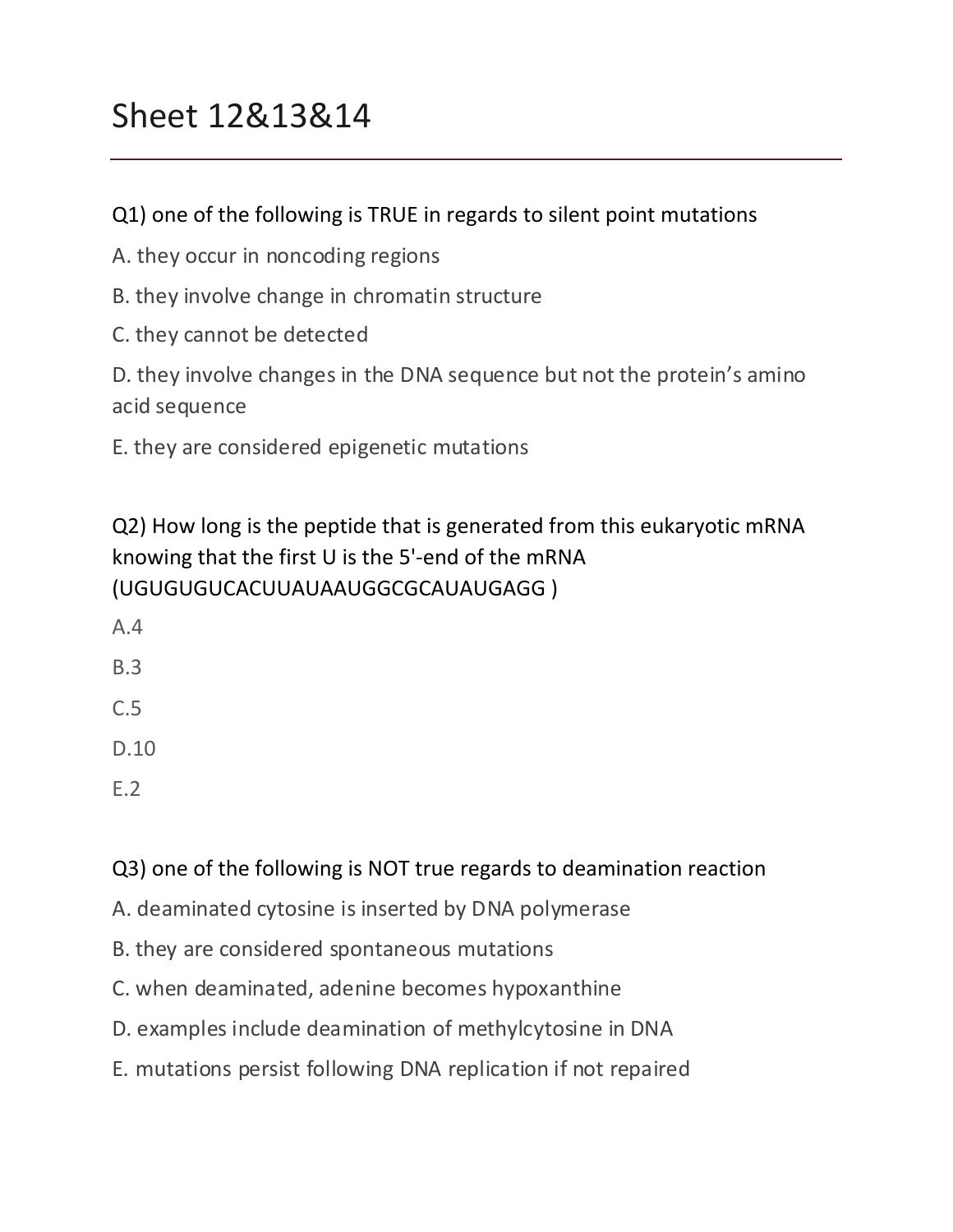# Q4) Which of the following would not DIRECTLY affect protein translation?

- A. Dysfunctional miRNA
- B. A mutation in the genes responsible for the synthesis of rRNA
- C. Ubiquitinationofproteins

Q5) A gene normally expresses a 130-amino acid-long protein. A point mutation occurred in the coding DNA of this protein that results in the production of an abnormal protein with 112 amino acids. The mutation is:

- A. Missense mutation
- B. Nonsense mutation
- C. Silent mutation
- D. Conversion of a stop codon into Methionine codon
- E. Insertion of three nucleotides in the promoter region

# Q6) miRNA plays a role in transcriptional and post transcriptional regulation by which of the following?

- A. Gene silencing through translational repression and target degradation
- B. Cleavage of telomeres
- C.Gene amplification
- D.RNA editing

# Q7) Which of the following could be an effect of miRNA regulation?

- A. Decreasing half-life of mRNA
- B. Halting of translation mid-way through the process
- C. The breakdown of ribosomes
- D. Affects the 5' UTR of mRNA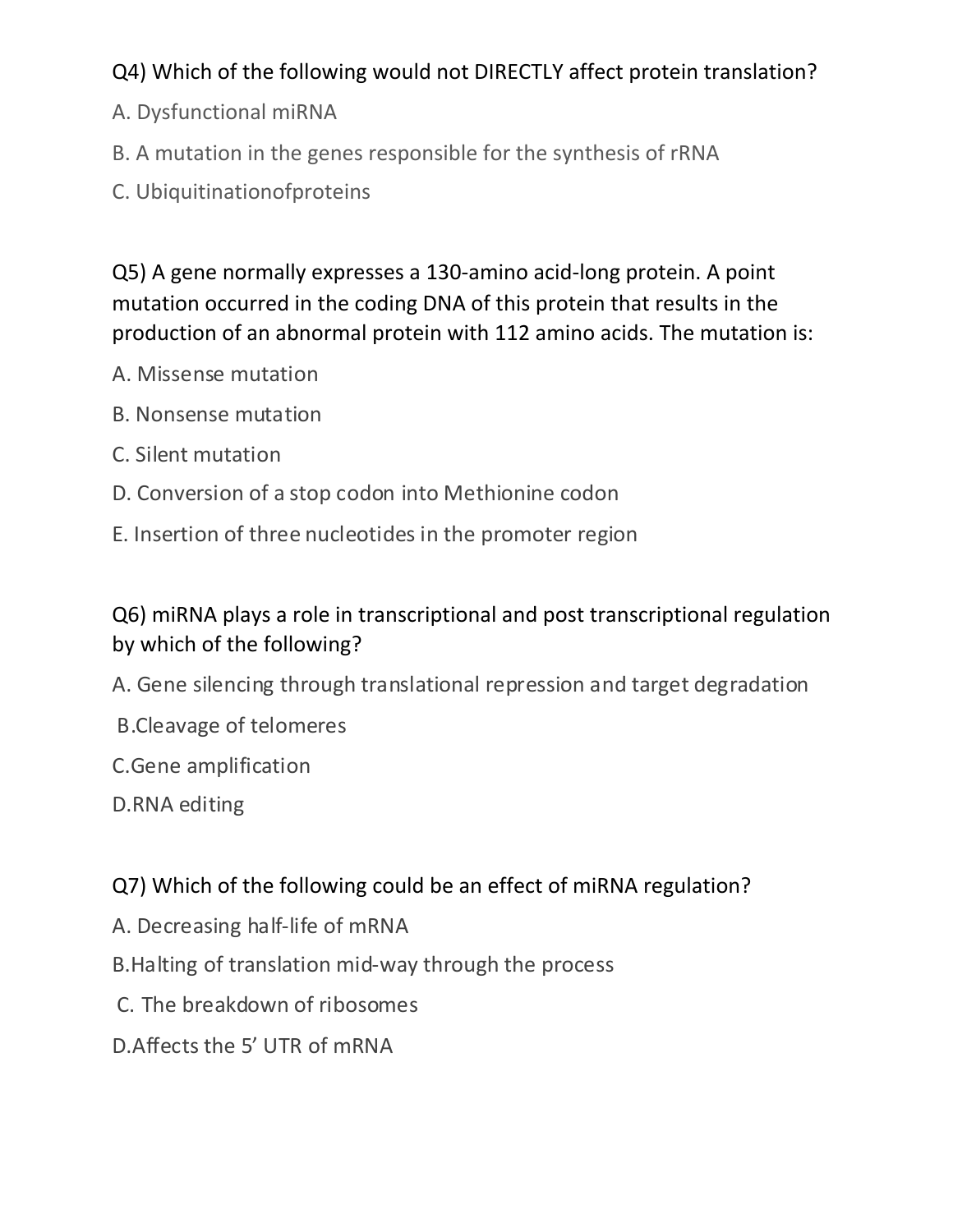Q8) Strand breaks mainly results from:

- A. Alkylation
- B. Depurination
- C. Replicating repeated sequences
- D. Ionizing radiation
- E. Deamination

Q9) To which of the following structures in a typical molecule of tRNA is an amino acid attached?

A.Anticodon loop

B.Variable loop

C.CCA tail

D.D loop

Q10) According to the table, which amino acid would result from the anticodon ACG?

- A. Thr
- B. Arg
- C. Cys
- $D. b+c$

| <b>Second letter</b> |   |                                                          |                                                 |                                                                                                              |                                                                            |                  |        |  |
|----------------------|---|----------------------------------------------------------|-------------------------------------------------|--------------------------------------------------------------------------------------------------------------|----------------------------------------------------------------------------|------------------|--------|--|
|                      |   | U                                                        | c                                               | A                                                                                                            | G                                                                          |                  |        |  |
| <b>First letter</b>  | Ū | UUU Phe<br>UUA]<br>Leu                                   | <b>UCU</b><br><b>UCC</b><br>UCA<br>Ser<br>UCG J | UAU].<br>UAC.                                                                                                | ugu j<br><b>UGC</b><br><b>UAA Stop UGA Stop</b><br><b>UAG Stop UGG Trp</b> | U<br>c<br>A<br>G |        |  |
|                      | c | CUU)<br><b>CUC</b><br>CUA<br>Leu<br>CUG                  | <b>CCU</b><br>CCC<br>CCA<br>Pro<br>CCG          | CAU ]<br><b>His</b><br>$\left[\begin{smallmatrix} \mathsf{CAA} \\ \mathsf{CAG} \end{smallmatrix}\right]$ Gln | <b>CGU</b><br>CGC<br>Arg<br><b>CGA</b><br><b>CGG</b>                       | U<br>c<br>A<br>G | Ξİ     |  |
|                      | A | <b>AUU1</b><br>AUC   Ile<br><b>AUA</b><br><b>AUG</b> Met | ACU )<br>ACC<br>ACA<br>Thr<br><b>ACG</b>        | AAU 1<br>AAC J Asn<br>AAA]<br>Lys                                                                            | AGU <sub>1</sub><br>Ser<br>AGC<br>$AGA$ $AGG$<br><b>Arg</b>                | U<br>C<br>A<br>G | letter |  |
|                      | G | <b>GUU</b><br><b>GUC</b><br>GUA<br>Val<br><b>GUG</b>     | GCU)<br>GCC<br>GCA<br>Ala<br>GCG                | <b>GAU</b><br>GAC Asp<br>GAA] Glu                                                                            | GGU 1<br>GGC<br>Gly<br><b>GGA</b><br>GGG                                   | U<br>C<br>A<br>G |        |  |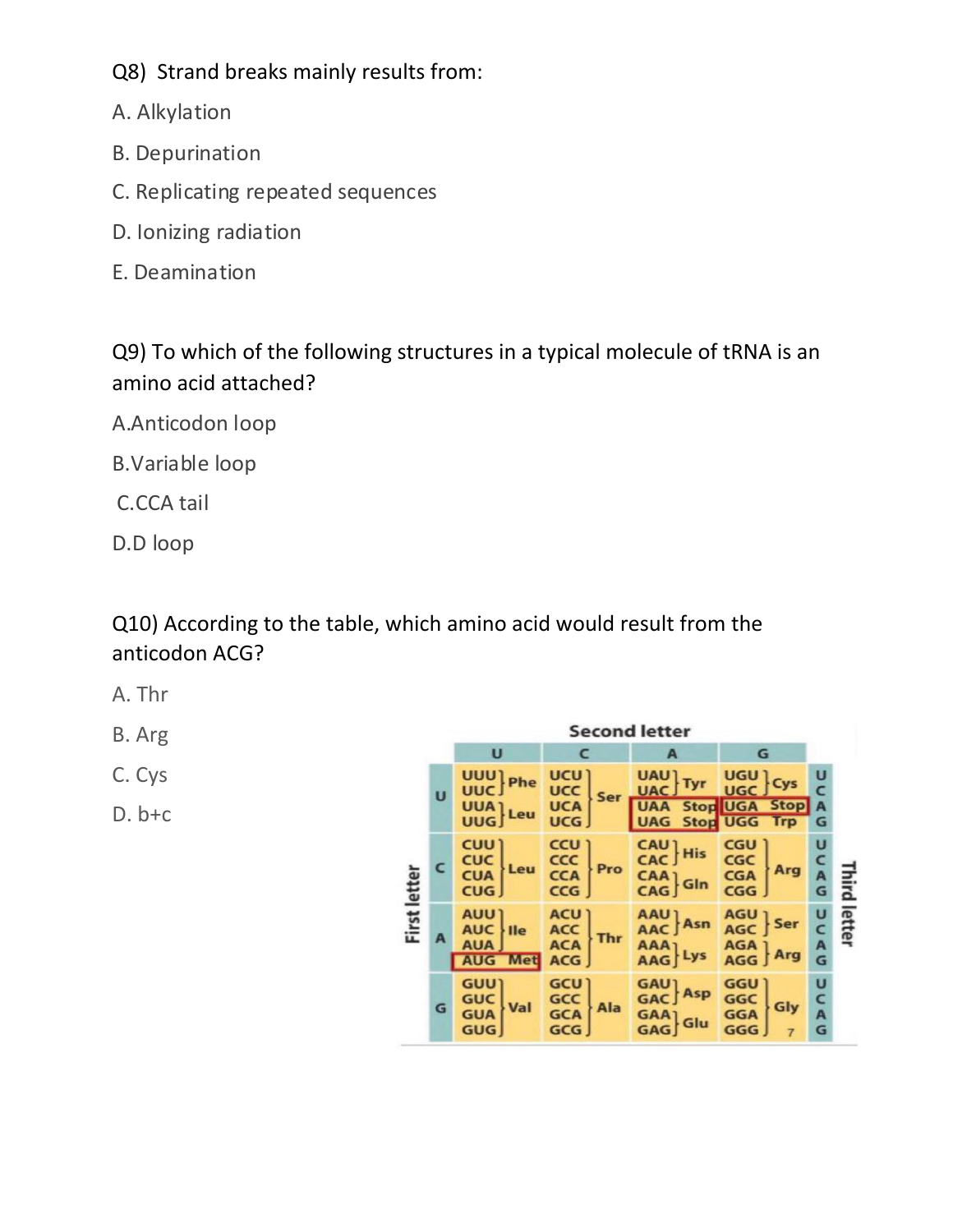# Q11) A chemical that causes deamination of cytosine results in its conversion to:

- a. Uracil
- b. Methyl-thymine
- c. Thymine
- d. 5-bromouracil
- e. Methyl-uracil

Q12) one of the following is NOT true in regards to human ribosomes?

A. the large ribosomal subunits are the sites of forming peptide bonds

- B. they can bind up to two transfer RNA (tRNA) molecules at a time
- C. ribosomal RNA (rRNA) molecules catalyze peptide bond formation

D. small ribosomal subunits are responsible for identifying the translation start codon

E. RNA polymerase I is responsible for synthesis of all rRNA molecules

# Q13) Ionized 5-bromouracil results in:

- A. Depurination
- B. Intercalation into DNA
- C. Pairing with guanine
- D. Single-strand breaks
- E. Thymine dimers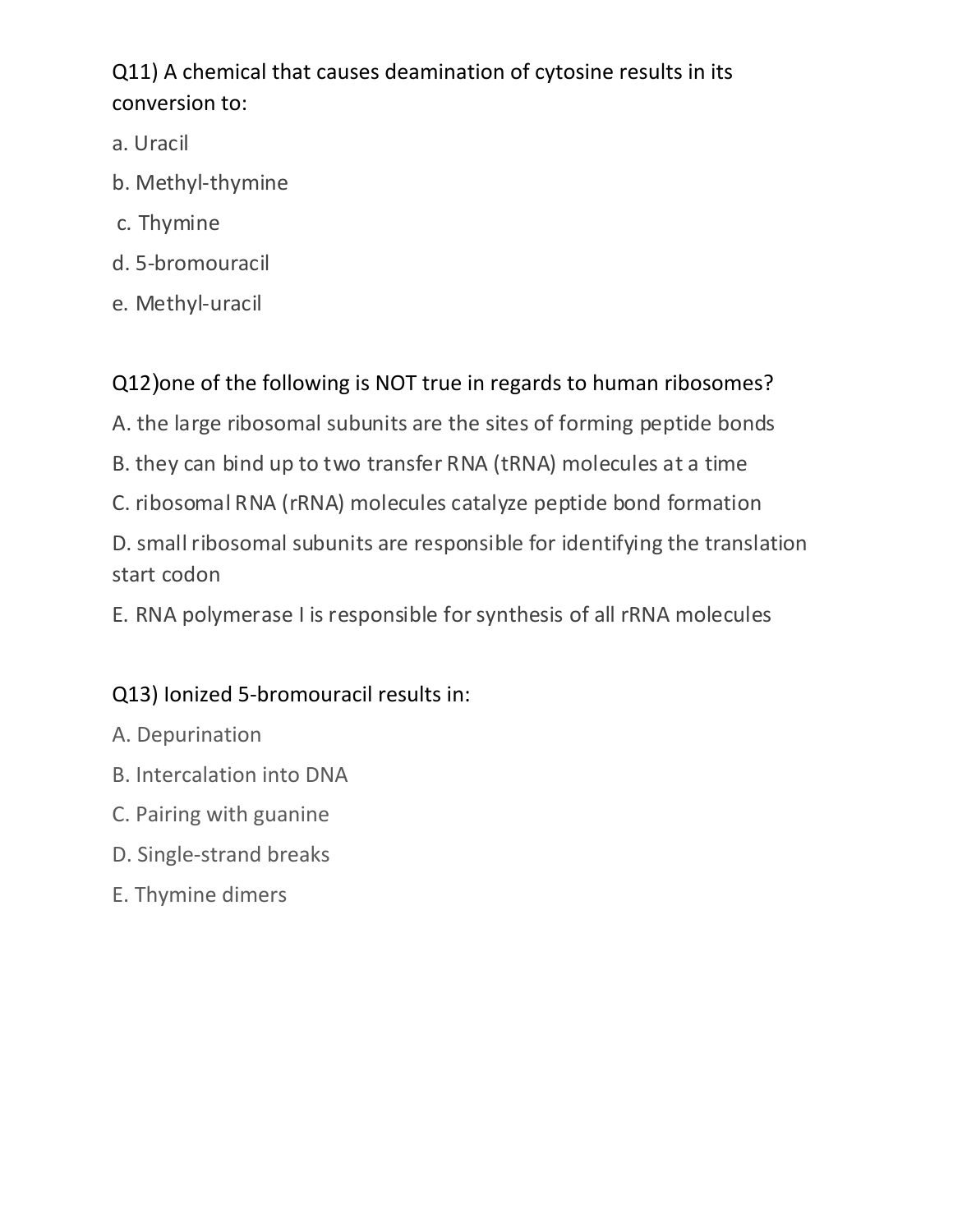Q14) This is NOT a mechanism we discussed by which non-coding RNA molecules can ultimately regulate proteins:

- A. Phosphorylation of translation initiation factor
- B. Binding to the 3'-end of mRNA causing its degradation
- C. Binding to mRNA blocking translation
- D. Coating and condensation of DNA
- E. Recruitment of transcriptional regulatory proteins to the promoter region

# Q15) the main function of proteasomes is:

- A. RNA degradation
- B production of ubiquitin
- C RNA processing
- D. regulation of translation
- E. protein degradation

# Q16) the main function of eukaryotic translation initiation factor 4 (eIF4) proteins is:

- A. stabilizing the complexing of small and large ribosomal subunit
- B. linking the mRNA cap to the poly-A tail
- C. guiding ribosomes to the translation start codon
- D. recruiting transfer RNA molecules to the mRNA
- E. chemically modify mRNA to initiate translation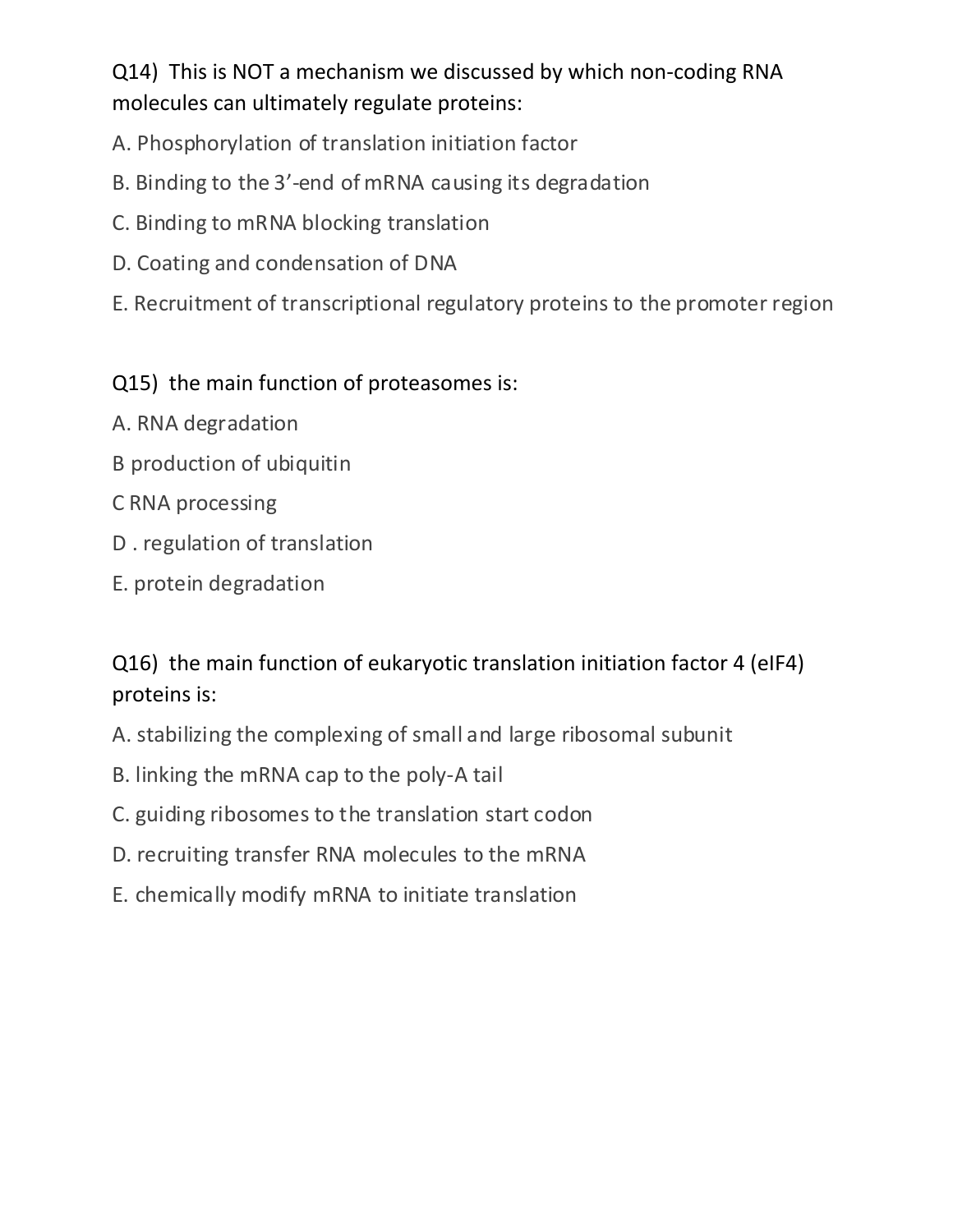Q17) the following mRNA (ACGAUGAUGAUCGUUGAA) is translated starting at the first codon. How many amino acids exist in the produced peptide?

- A. 6
- B. 1
- C. 2
- D. 0
- E. 5

Q18) the anti-codon of the methionine-carrying tRNA is:

- A.UGA
- B. CAU
- C. UAC
- D. GUA
- E.AUG

Q19) regeneration of active eukaryotic initiation factor (eIF2) is blocked by?

- A. empty tRNA molecules
- B. phosphorylation
- C. binding to eIF2B
- D. release factors
- E. binding to GDP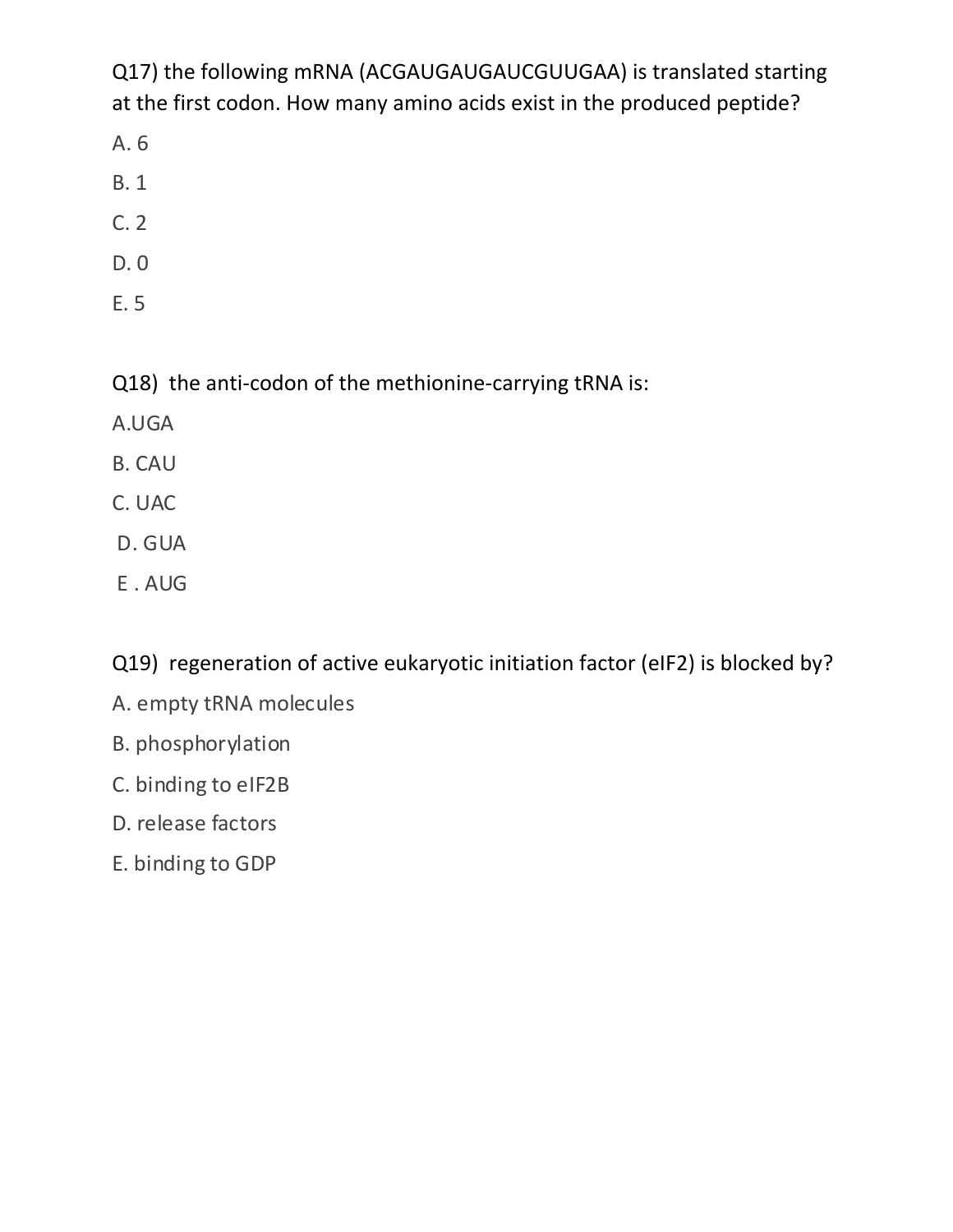#### Q20) one of the following is NOT true in regards to microRNA molecules?

- A. they are synthesized by RNA polymerase II
- B. they can bind to 5'- and 3'- untranslated regions
- C. only one strand is needed for action
- D. they result in reduction of protein levels
- E. they are synthesized as single-RNA molecules

# Q21) one of the following is NOT true regards to any particular operon?

- A. it exists in bacteria but not in human cells
- B. it is regulated by multiple promoters
- C. it contains several shine-dalgarno sequences
- D. it contains only one transcription start site
- E. it produces proteins of different functional activities

Q22) How long is the peptide that is generated from this eukaryotic mRNA knowing that the first  $U$  is the 5'-end of the mRNA (UGUGUGUCACUUAUAAUGGCGCAUAUGAGG)

- A. 4
- B. 3
- $C. 10$
- D 5
- E. 2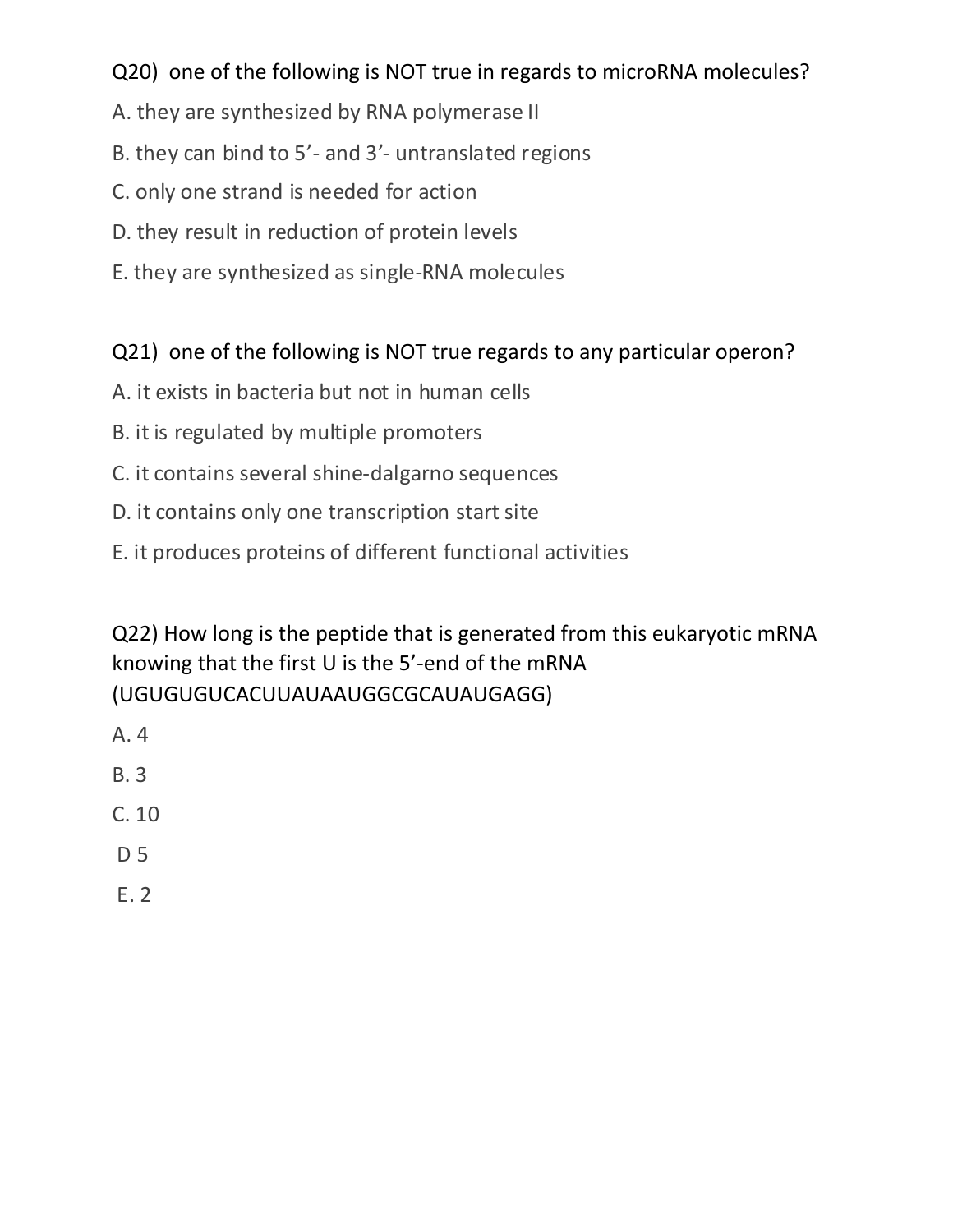Q23) Below are two sequences of a segment of DNA.

CCG GTC TAG Normal sequence CCG GTC GTAG Mutated sequence

Which type of mutation has occurred?

A.Substitution mutation

- B.Deletion mutation
- C. Nonsense mutation
- D. Insertion mutation

Q24) In eukaryotes, all of the following steps happen during translation elongation stage EXCEPT:

- A. Hydrolysis of GTP into GDP to provide energy
- B Translocation of tRNA from A site to P site
- C. Binding of aminoacyl-tRNA to the A site
- D. Exit of aminoacyl-tRNA from E site
- E. Formation of a peptide bond

Q25)What is the anticodon that is complementary to the codon UAC (directions from 5'- to -3')?

- a. GUA
- b. GAU
- c. GTA
- d. UTG
- e. UAG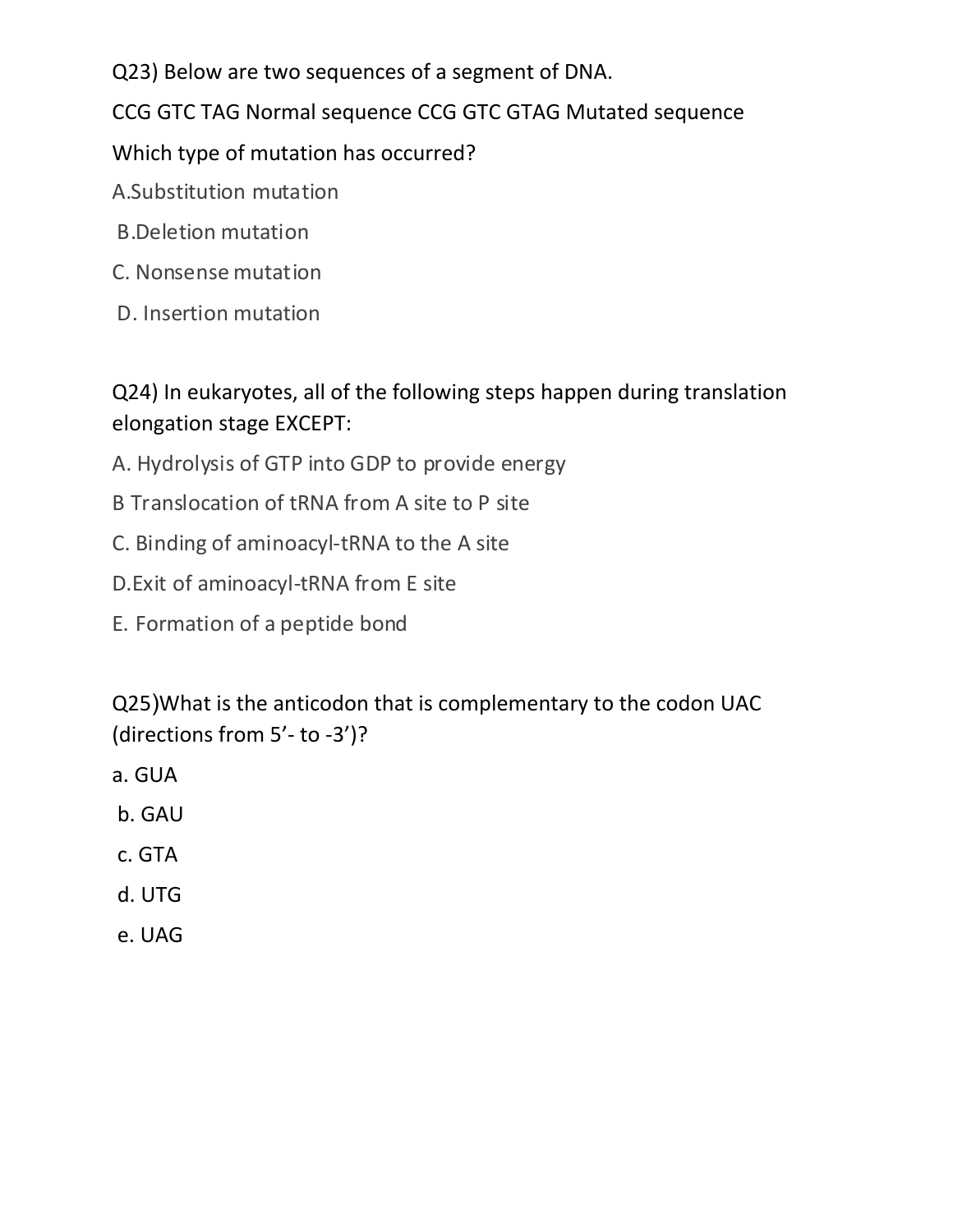#### Q26) Which of the following is NOT correct about tRNA?

A. tRNA contains a three-nucleotide sequence known as an anticodon

B. The match between tRNA anticodon and the mRNA codon ensures the fidelity of translation

C. Some tRNAs can bind to more than one codon due to wobble base pairing in the second base of the codon

D. Charging tRNAs with amino acids is mediated by aminoacyl-tRNA synthetases .

E. tRNA is a short single-stranded RNA (ssRNA).

Q27) DNA glycosylases cleaves the ...... and Uvr complex cuts.....

- A. phosphodiester, phosphodiester
- B. phosphodiester, hydrogen bonds
- C. glycosidic, phosphodiester
- D. glycosidic, glycosidic

#### Q28) The UV light cause cell death in which of the following diseases:

- A. Xeroderma pigmentosum (XP)
- B. Cockayne's syndrome
- C. Fragile X syndrome
- D. A+B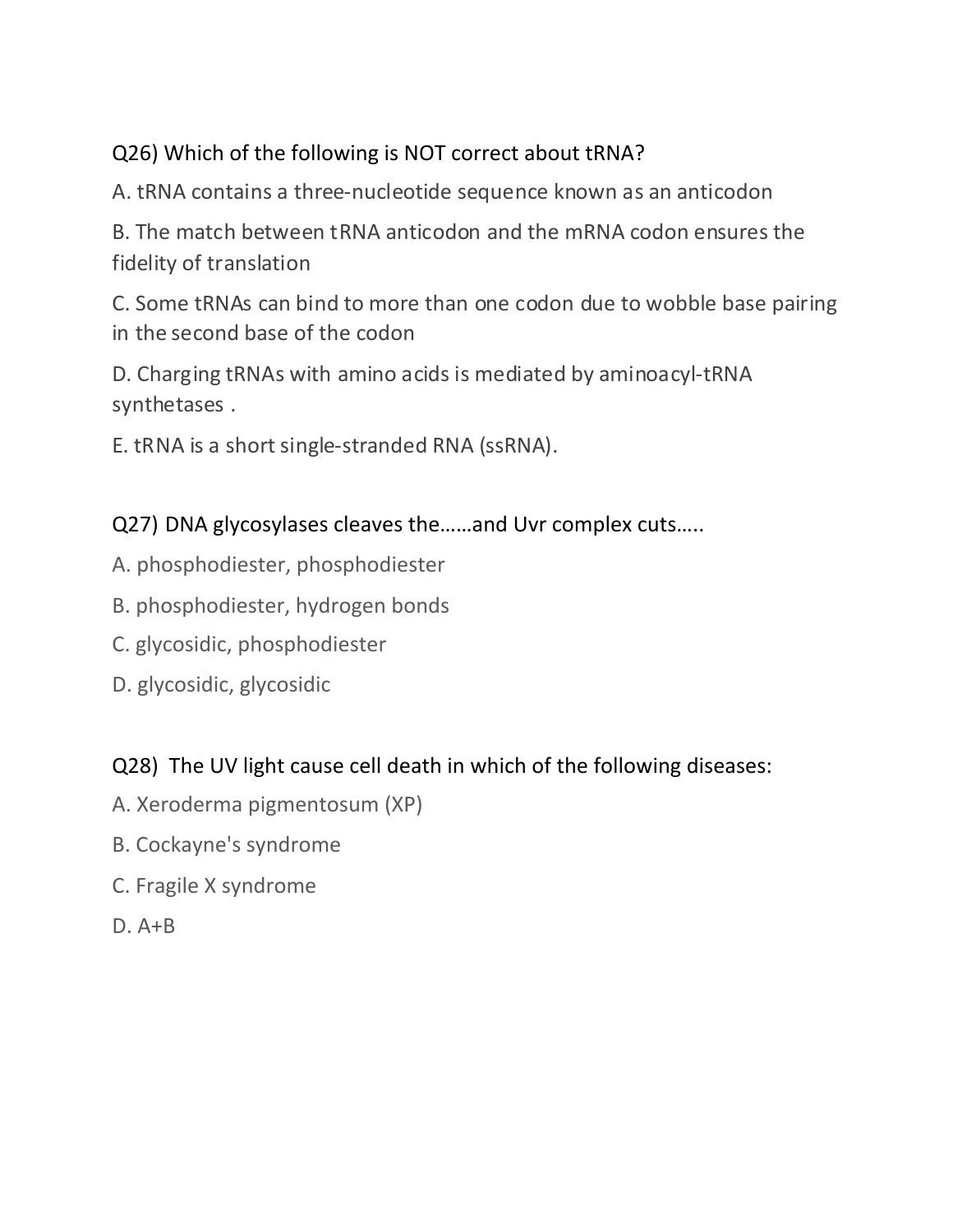Q29) Nucleotide Excision Repair in bacteria the enzyme that recruited to the lesion and create cuts is........

- A. DNA polymerase1.
- B. UvrABC protein complex
- C. Transcription factor 2 H(TFIIH)
- D. (RPA)

#### Q30) Pyrimidine dimers are reversed by enzymes known as:

- A. Ligase
- B. DNA polymerase1
- C. photolyase
- D. none of the above

#### Q31) Strand breaks mainly results from:

- A. Alkylation
- B. Depurination
- C. Replicating repeated sequences
- D.Ionizing radiation
- E. Deamination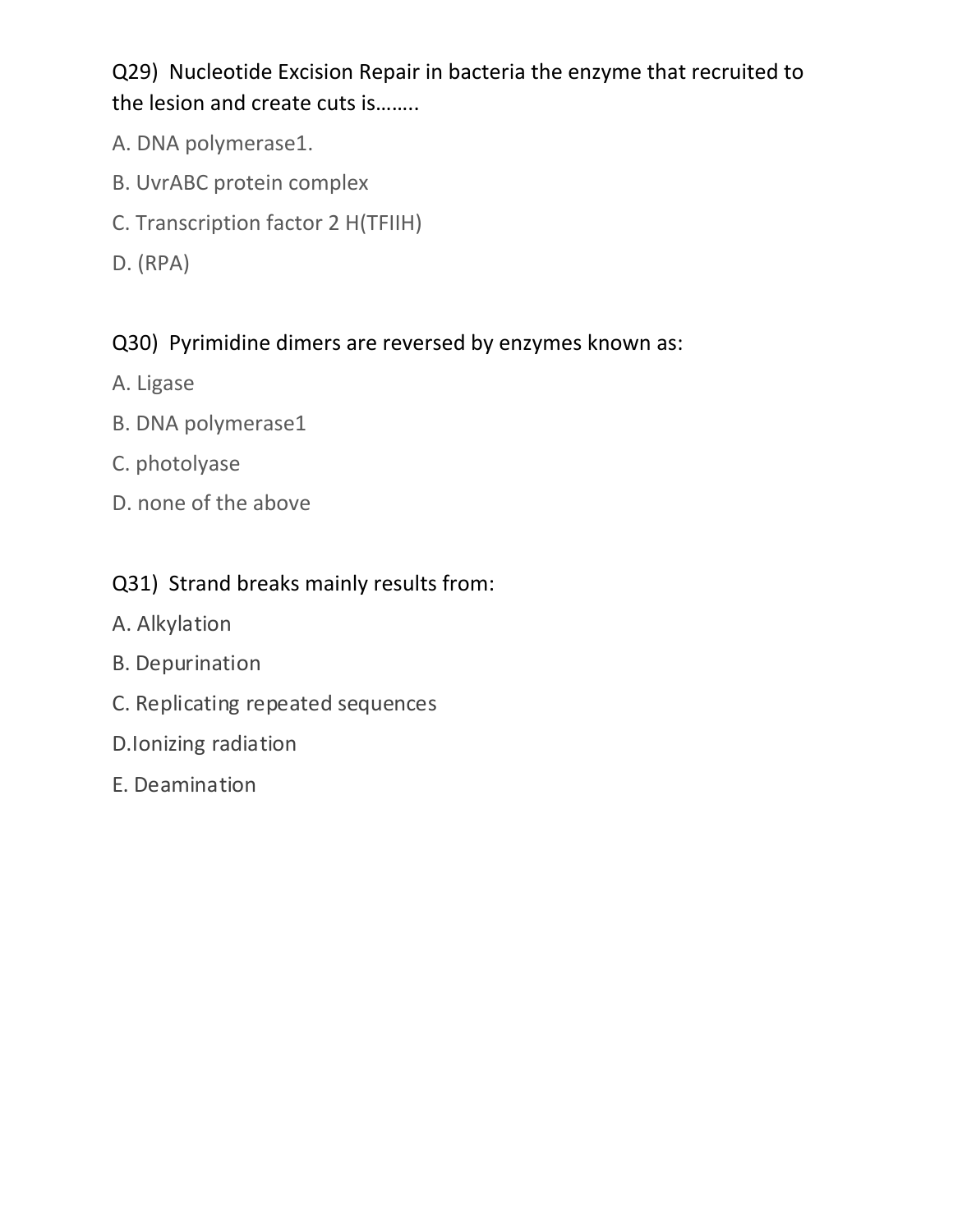Q32) Defective CSB protein causes Cockayne's syndrome. This protein is linked to this molecular process

- A. movement of transposons
- B. transcription
- C. translation
- D. DNA replication
- E. DNA recombination

#### Q33) Photolyases are known to:

- A. Correct base mismatches in DNA
- B. Join DNA ends
- C. Exist in human cells
- D. Remove pyrimidine dimers
- E. Remove intercalating agents.

# Q34) oxygen radical is reduced by the enzyme ,-comes , his produces .which is still harmful for the cell ——————

- A. Superoxide-dismutase, hydrogen peroxide(H2O2)
- B. polymerases, H2O2
- C. Superoxide-dismutase, H2O
- D. Superoxide-dismutase, CO2.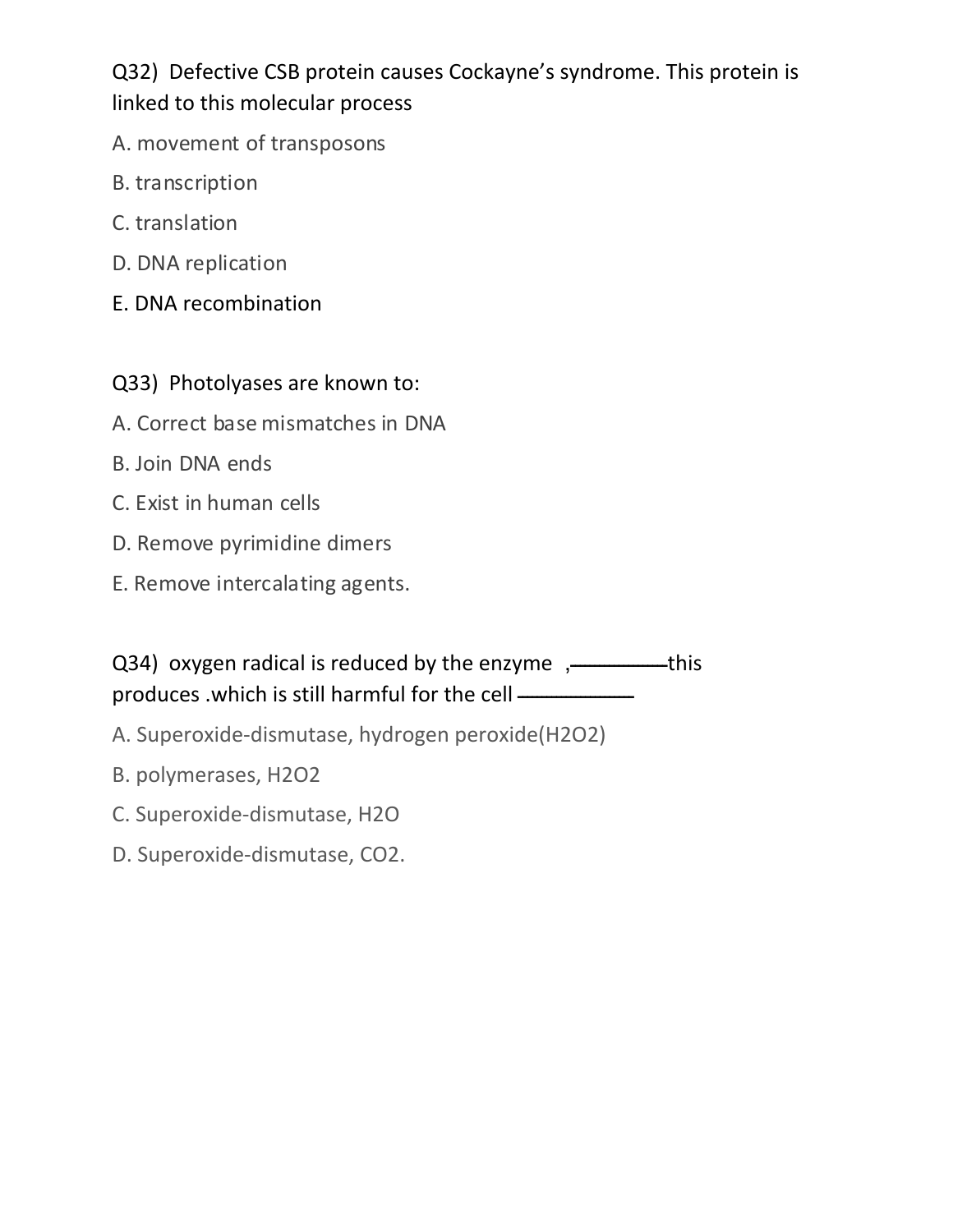Q35) regard to incorporation of base analogs which of the following is correct:

- A. 5-bromouracil (5-BU) analog of adenine
- B. 6-methylguanine pairs with thymine
- C. creation of AP sites
- D. Ionized form of 5-BU pairs with guanine.

#### Q36) The wrong statement about Deamination is:

- A. The deamination of cytosine yields uracil.
- B. The deamination of adenine yields hypoxanthine.
- C. The deamination of thymine yields methylated cytosine
- D.its induced mutation

E.C+D

Q37) When there is a base mispairing in bacterial DNA, this is how bacteria can distinguish the wrong base:

- A They activate special DNA polymerase.
- B. They recognize the replicating DNA.
- C. They recognize the damaged base.
- D. They change either base randomly.
- E. They recognize which DNA is unmethylated.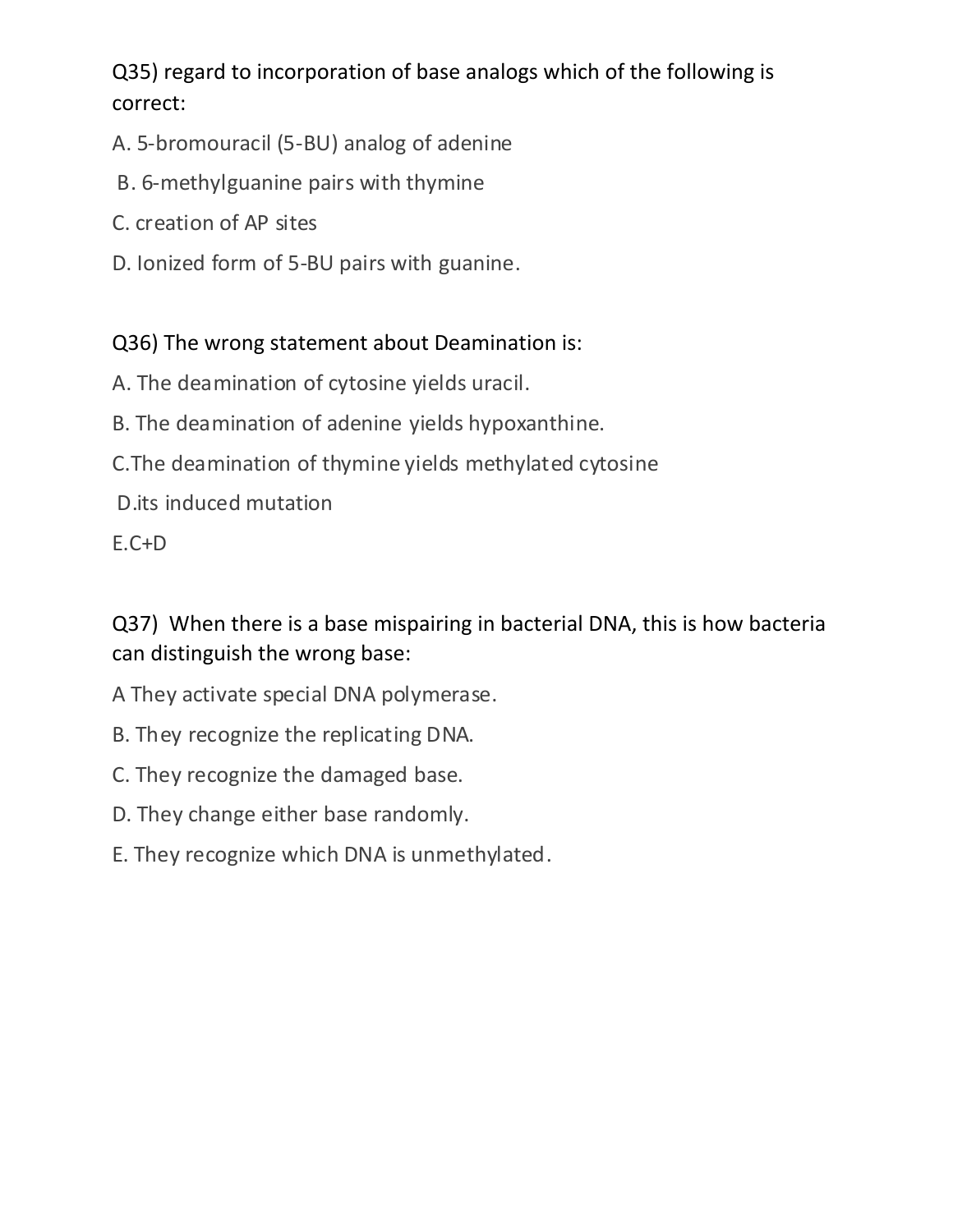# Q38) The presence of O6-methylguanine is corrected by:

- A. Mismatch repair system
- B. Nucleotide excision repair system
- C. BRCA1
- D. A special enzyme
- E. Transcription factor II H

#### Q39) DNA glycosylases have the following effect on DNA:

- A. They remove pyrimidine dimers
- B. They form phosphodiester bonds
- C. They create AP sites
- D. They add bases to DNA
- E. They join broken DNA strands

Q40) Depurination is a spontaneous mutation that occurs only in purines,

A.true 

B.false

# Q41) nucleotide excision repair in bacteria does NOT require the following molecular components

- A. primase
- B. an endonuclease
- C. a DNA ligase
- D. a helicase
- E.a DNA polymerase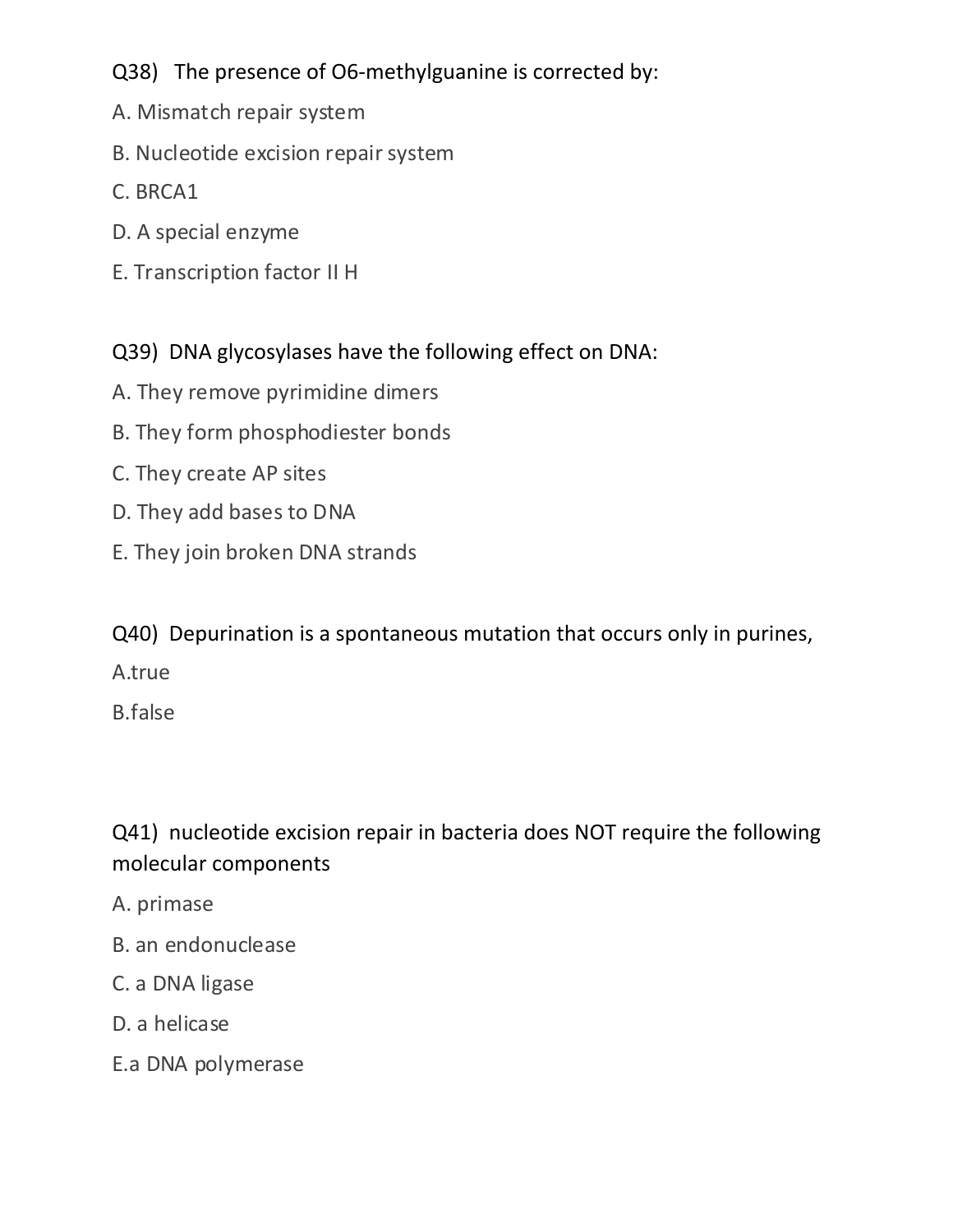#### Q42) Which of the following is correctly matched?

A. translocation mutation we have transfer of genetic material within the same chromosome.

- B. all mutagens are carcinogens.
- C. Macromutation involves small regions of the DNA.
- D. none of the above is correct

#### Q43) Mutations can happen in which of the following?

#### I. in DNA replication II. in meiotic recombination

#### III. As a consequence of the damaging effects of physical or chemical agents on the DNA

- A. II only
- B. I only
- C. III only
- D. I, II, and III

#### Q44) the problem associated with translesion repair system is that

- A. it creates mutations
- B. it is slow
- C. it causes DNA nicks
- D. it leads to cell death
- E. it has low transcriptional efficiency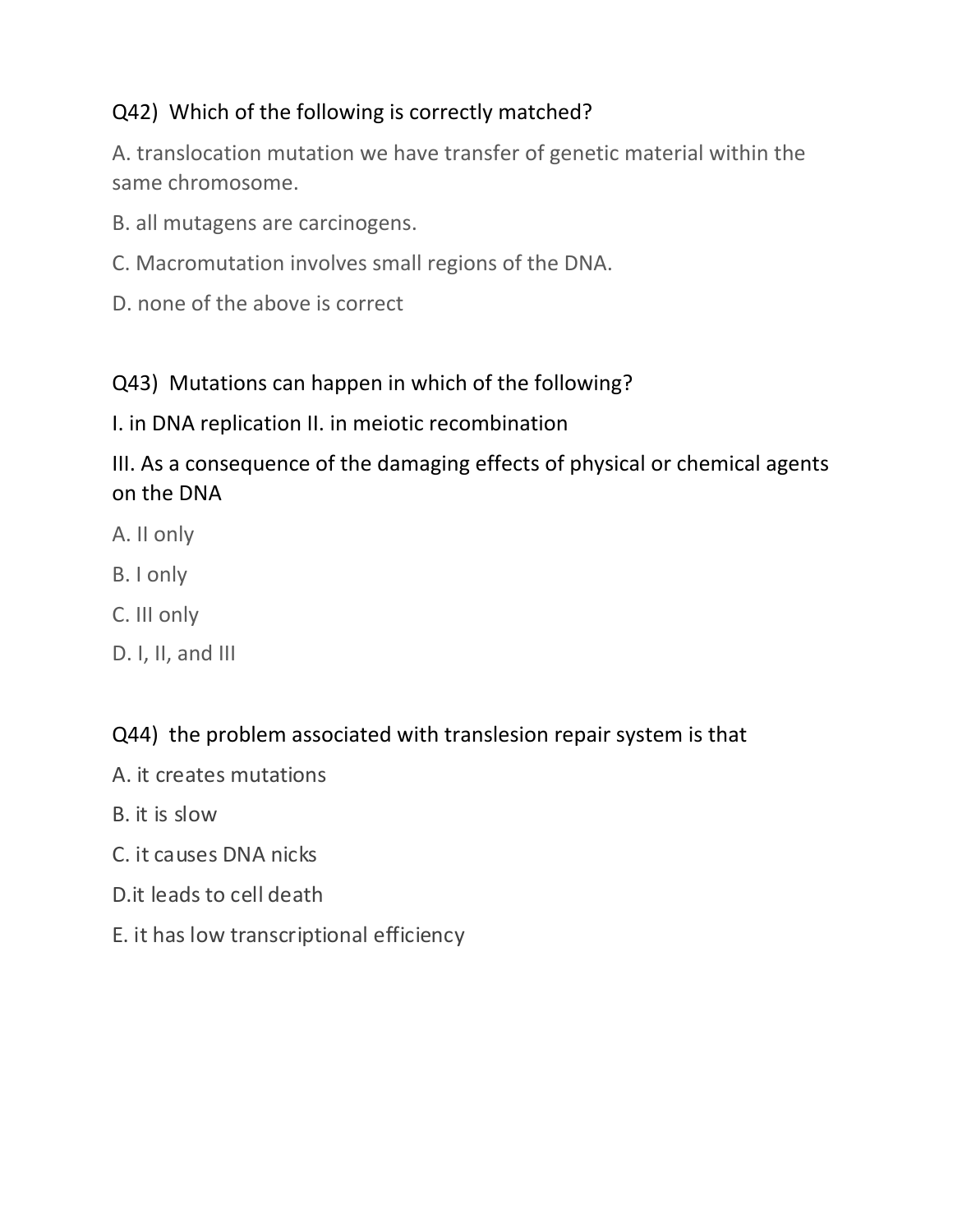#### Q45) Which of the following occurs in eukaryotes but not prokaryotes?

- A. miRNA regulation
- B. Synthesis and translation of an mRNA strand at the same time
- C. Removal of sigma subunit
- D.identification of the shine Dalgarno sequence.

#### Q46) At which points can gene expression be regulated?

- A.During transcription
- B. Post transcription
- C. During translation
- D.Post translation
- E.All of the above

#### Q47) Which of the following is not a consensus sequence in DNA?

- A. Shine dalgarno sequence
- B. BRE element (TFIIB recognition element)
- C. Downstream promoter element
- D. TATA box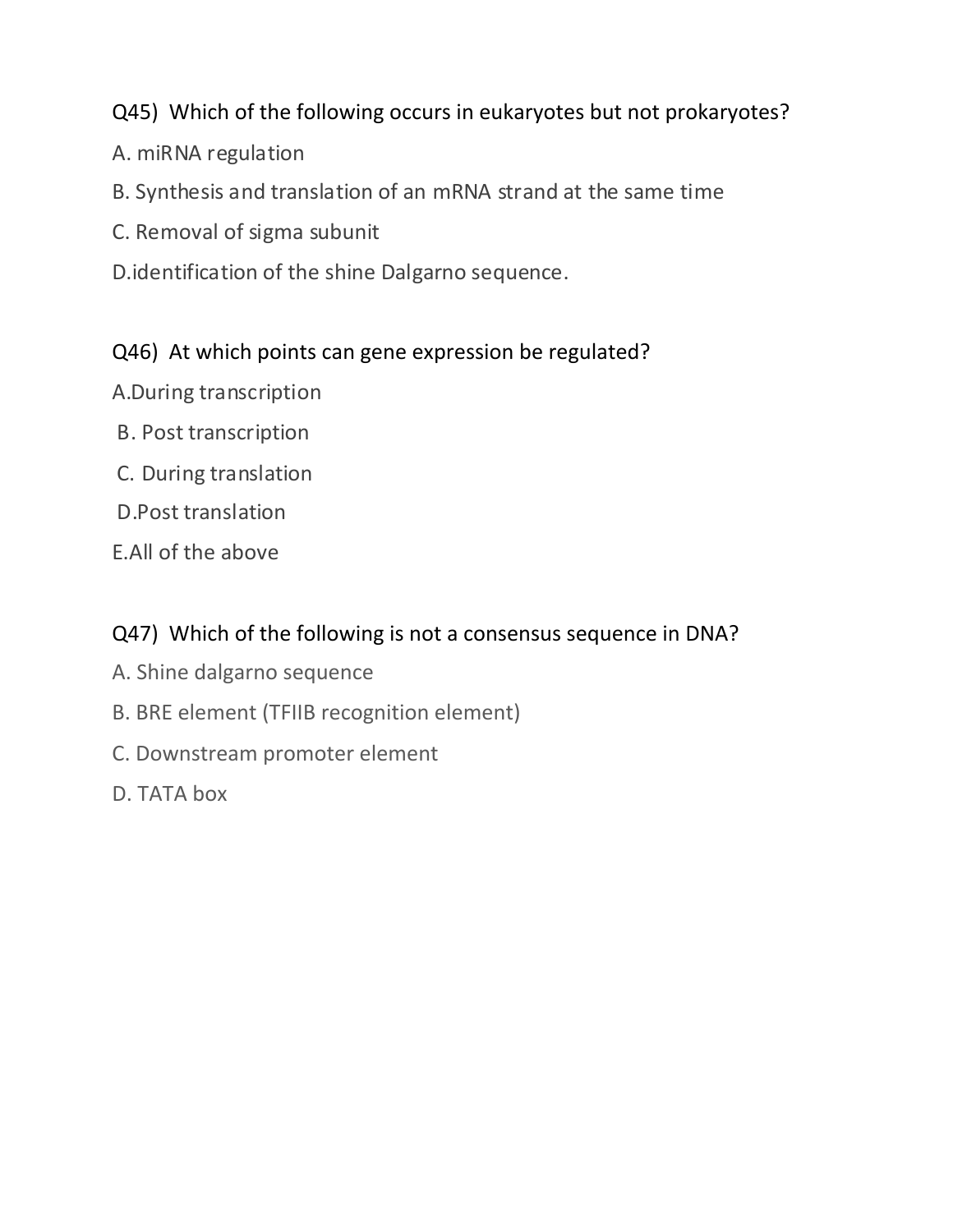Q48) One of the following is part of the basal transcriptional complex:

A. Co-activator

- B.RNA polymerase
- C.Co-repressor
- D.Transactivator
- E. NONE of the above

Q49) Which of the following sentences does best describe the core promoter?

A.Region of an mRNA between the 5'-end and the translation start site.

B. A cluster of prokaryotic genes that are transcribed together.

C. Region of DNA in front (downstream) of a structural gene mainly composed of proximal elements.

D. Region of DNA usually in front (upstream) of a gene that binds RNA polymerase and initiates gene expression.

E. Consensus sequences that bind activator proteins and enhance the transcription.

# Q50) Which of the following types of DNA polymerase does not take part in DNA repair?

- A. DNA polymerase I
- B. DNA polymerase II
- C. DNA polymerase III
- D. DNA polymerase IV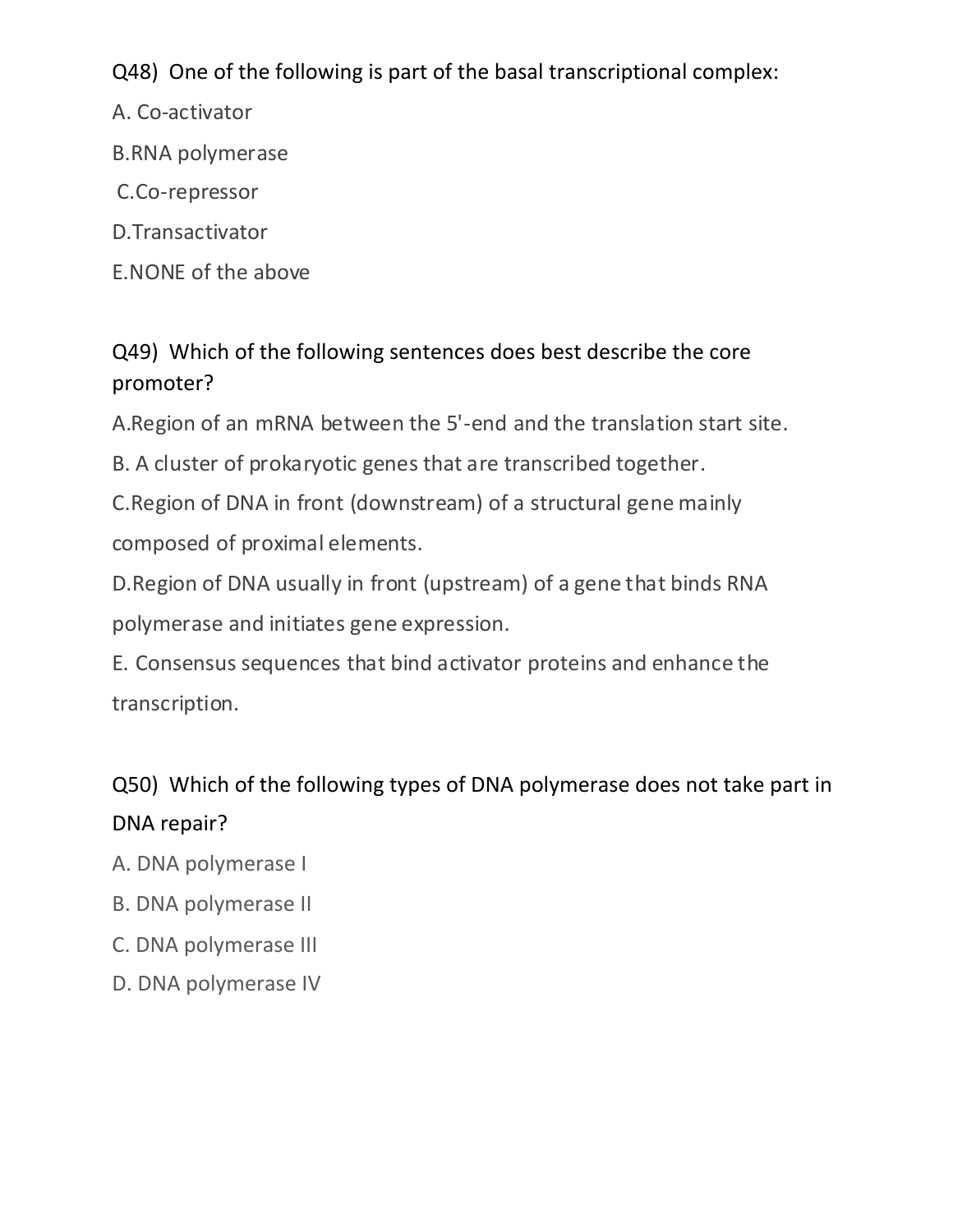# Q51) Which of the following types of DNA polymerase has  $3' \rightarrow 5'$ exonuclease activity?

- A. DNA polymerase I.
- B. DNA polymerase II
- C. DNA polymerase III
- D. DNA polymerase IV

#### Q52) Which of the following is NOT correct about transcription?

A. In eukaryotes, the mRNA carries only one gene (Monocistronic).

B. In prokaryotes, several genes may be carried on the same mRNA

(Polycistronic)

C. The consequences of an error in the RNA synthesis is less significant than that in the DNA replication.

D. In prokaryotes, the termination signal usually consists of a GC-rich sequence followed by T residues.

E. In eukaryotes. the termination signal determined by a consensus sequence followed by a downstream GU-rich sequence.

#### Q53) Pick the correct pair with respect to primers used in DNA replication.

- A. RNA primer- for prokaryotes only
- B. DNA primer-for eukaryotes only
- C. DNA primer- for both prokaryotes and eukaryotes
- D. RNA primer- for both prokaryotes and eukaryotes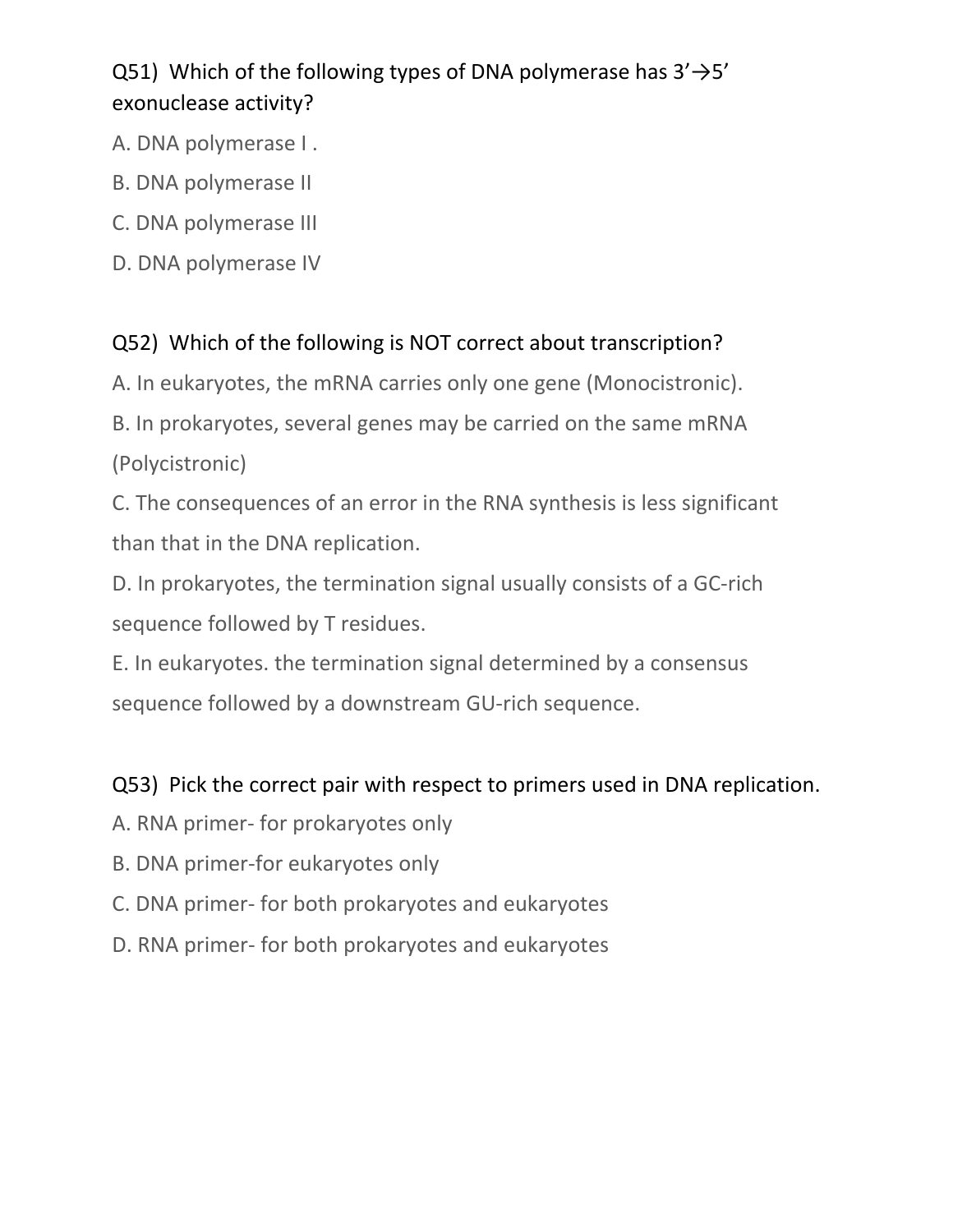Q54) An RNA produced from a fragment of DNA has the sequence of AAUUGGCU. The Sequence of the non-template strand In the DNA that gave rise to this sequence is which one of the following?

- A. AGCCAATT
- B. AAUUGGCU
- C. AATTGGCT
- D. TTAACCGA
- E. UUAACCGA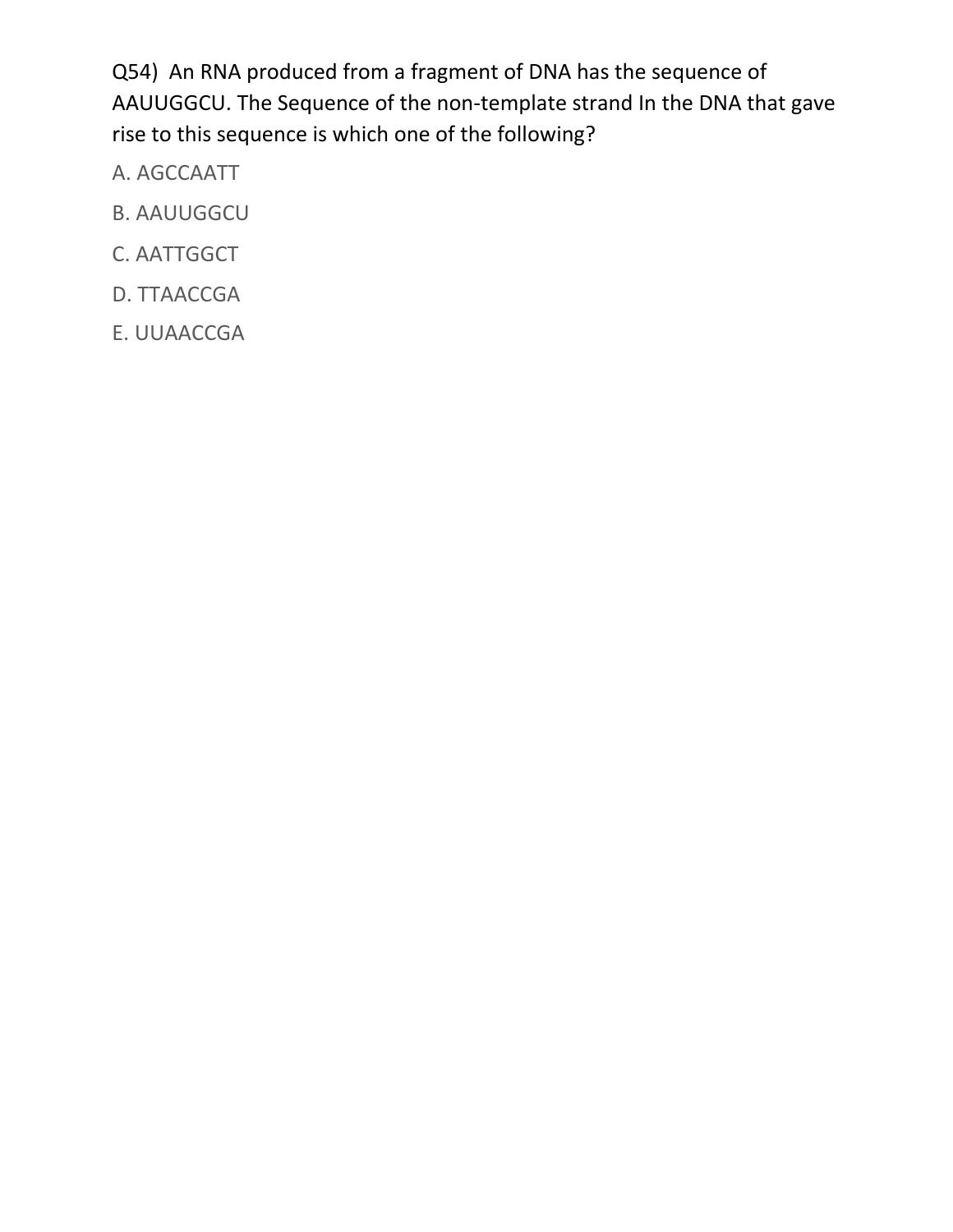| <b>Question</b> | <b>Answer</b>             |
|-----------------|---------------------------|
| $\mathbf 1$     | $\mathsf D$               |
| $\overline{2}$  | $\mathsf C$               |
| $\overline{3}$  | $\boldsymbol{\mathsf{A}}$ |
| $\overline{4}$  | $\mathsf{C}$              |
| 5               | $\sf B$                   |
| 6               | $\mathsf{A}$              |
| $\overline{7}$  | $\boldsymbol{\mathsf{A}}$ |
| 8               | $\mathsf D$               |
| 9               | $\mathsf{C}$              |
| 10              | $\sf B$                   |
| 11              | $\boldsymbol{\mathsf{A}}$ |
| 12              | E                         |
| 13              | $\mathsf{C}$              |
| 14              | $\mathsf A$               |
| 15              | $\mathsf E$               |
| 16              | $\sf B$                   |
| $17\,$          | $\mathsf A$               |
| 18              | $\sf B$                   |
| 19              | $\sf B$                   |
| 20              | $\sf B$                   |
| 21              | $\sf B$                   |
| 23              | $\mathsf D$               |
| 24              | $\mathsf D$               |
| 25              | $\boldsymbol{\mathsf{A}}$ |
| 26              | $\mathsf{C}$              |
| 27              | $\mathsf C$               |
| 28              | $\boldsymbol{\mathsf{A}}$ |
| 29              | $\sf B$                   |
| 30              | $\mathsf{C}$              |
| 31              | $\mathsf D$               |
| 32              | $\sf B$                   |
| 33              | $\mathsf D$               |
| 34              | $\mathsf A$               |